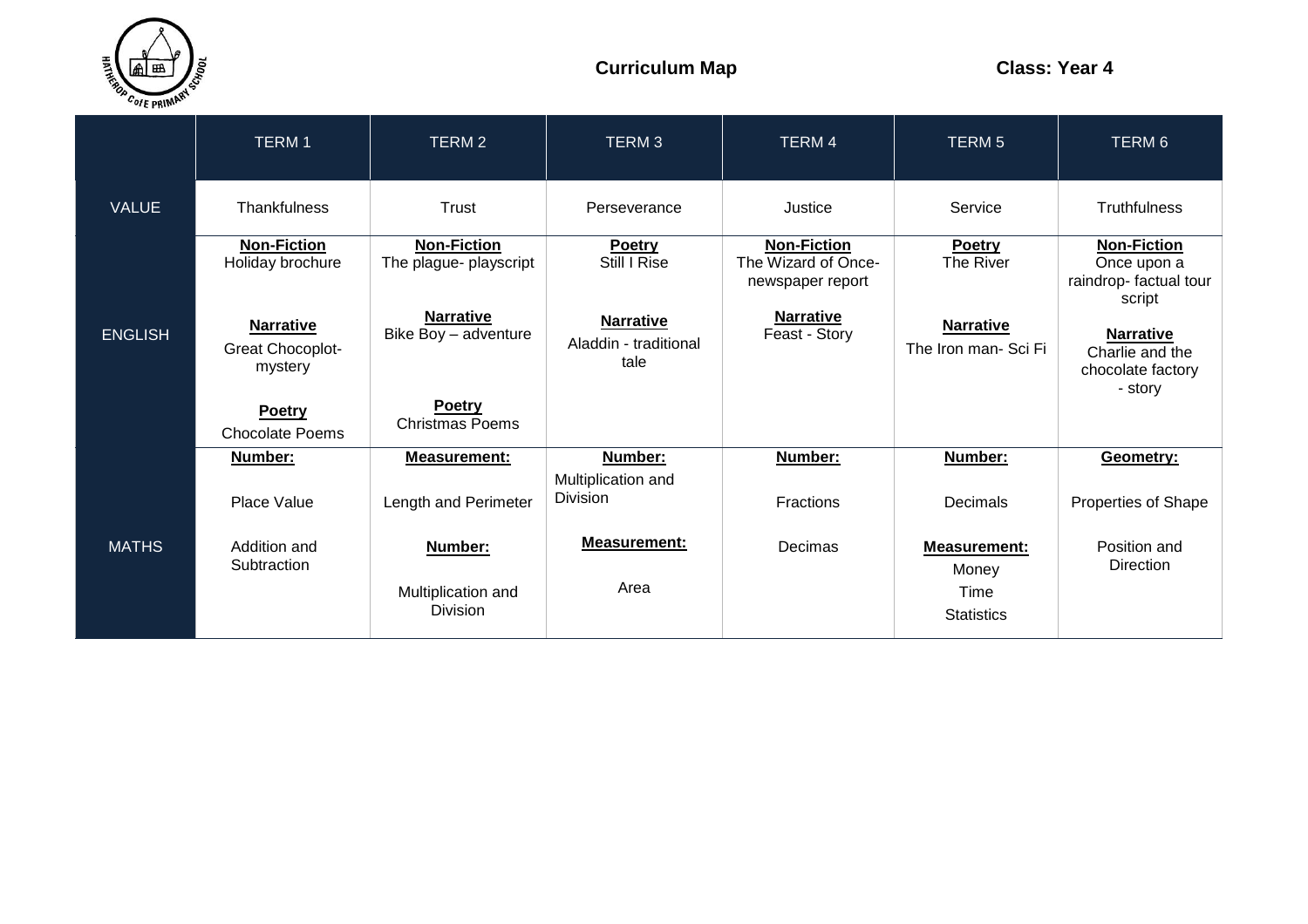

|                       | TERM 1                     | TERM 2                                | TERM <sub>3</sub>                 | TERM 4                         | TERM <sub>5</sub>                                   | TERM 6                                                                                   |
|-----------------------|----------------------------|---------------------------------------|-----------------------------------|--------------------------------|-----------------------------------------------------|------------------------------------------------------------------------------------------|
| <b>SCIENCE</b>        | Electricity                | <b>Animals (including</b><br>humans)  | <b>States of Matter</b>           | Sound                          | Scientists and<br>inventors                         | All living things                                                                        |
| <b>MUSIC</b>          | Let your spirit Fly        |                                       | $\blacksquare$                    |                                | Bringing us together                                | Reflect, rewind<br>replay                                                                |
| <b>HISTORY</b>        | Maya Civilisation          | Maya Civilisation                     |                                   | <b>Ancient Greeks</b>          | <b>Ancient Greeks</b>                               |                                                                                          |
| <b>GEOGRAPHY</b>      |                            |                                       | Settlements                       |                                | <b>Rivers</b>                                       | <b>Rivers</b>                                                                            |
| ART&<br><b>DESIGN</b> | DT Seasonal<br>foods       | Art- Seasides (link to<br>Victorians) | <b>DT Marbulous</b><br>structures | South American Art             | DT Programming<br>adventures (link to<br>Computing) | Art Plants and<br>flowers                                                                |
| <b>PSHE</b>           | Me and My<br>Relationships | Valuing Difference                    | Keeping Myself Safe               | Rights and<br>Responsibilities | Being My Best                                       | Changes - Life<br>Cycle/Responsibility<br>Personal Hygiene<br>Challenging<br>Stereotypes |